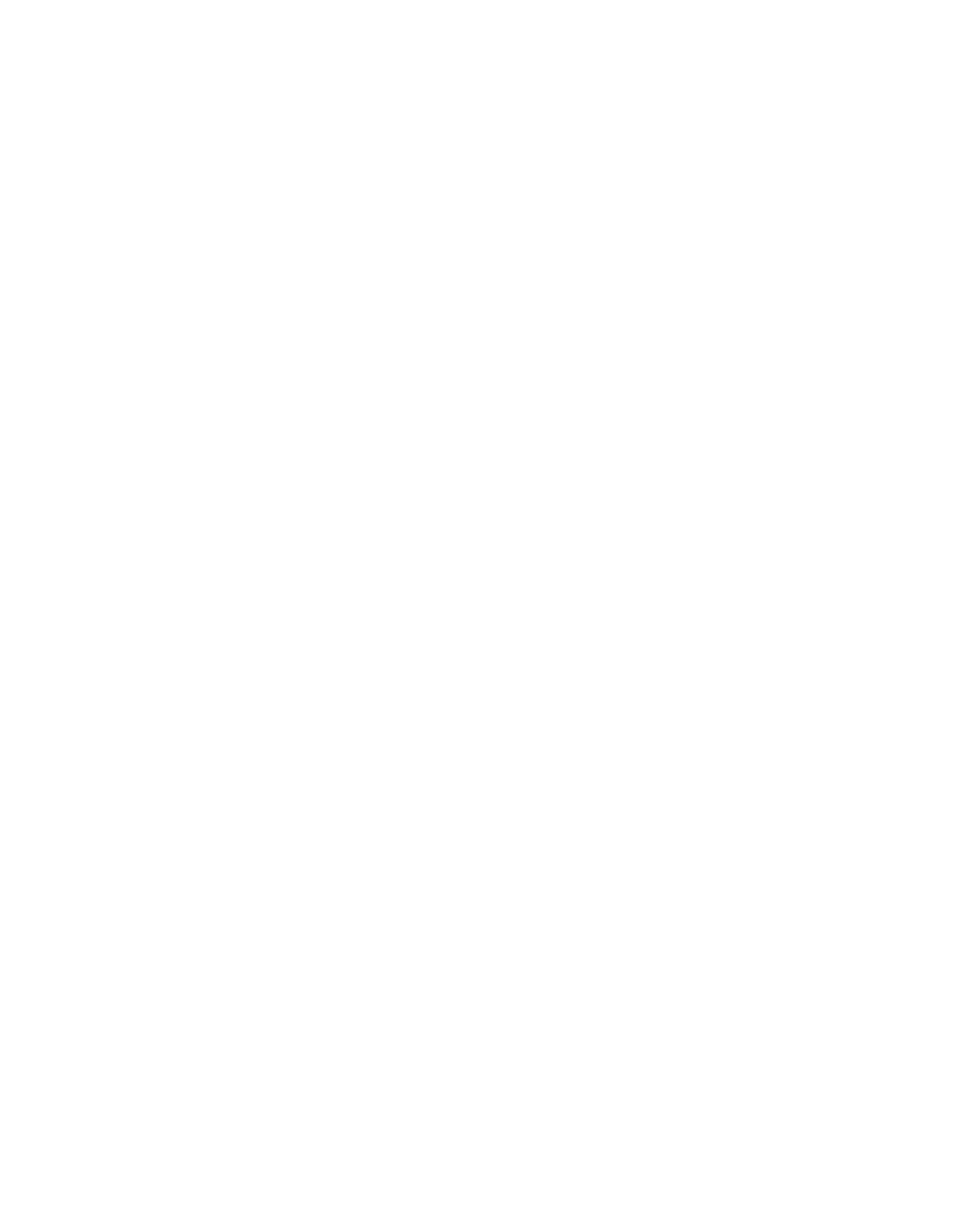# Record Shares of Young Adults Have Finished Both High School and College

*By Richard Fry and Kim Parker*

## **OVERVIEW**

Record shares of young adults are completing high school, going to college and finishing college, according to a Pew Research Center analysis of newly available census data. In 2012, for the first time ever, one-third of the nation's 25- to 29-yearolds have completed at least a bachelor's degree.

These across-the-board increases have occurred despite dramatic immigration-driven changes in the racial and ethnic composition of college-age young adults, a trend that had led some experts to expect a decline in educational attainment.

### **Educational Attainment of 25- to 29-Year-Olds, 2000-2012**

<sup>29</sup> <sup>28</sup> <sup>29</sup> <sup>28</sup> <sup>29</sup> <sup>29</sup> <sup>28</sup> <sup>30</sup> <sup>31</sup> <sup>31</sup> <sup>32</sup> <sup>32</sup> <sup>33</sup> <sup>88</sup> <sup>87</sup> <sup>86</sup> <sup>87</sup> <sup>87</sup> <sup>86</sup> <sup>86</sup> <sup>87</sup> <sup>88</sup> <sup>89</sup> <sup>89</sup> <sup>89</sup> <sup>90</sup> <sup>58</sup> <sup>58</sup> <sup>58</sup> <sup>57</sup> <sup>57</sup> <sup>57</sup> <sup>58</sup> <sup>58</sup> <sup>59</sup> <sup>60</sup> <sup>61</sup> <sup>62</sup> <sup>63</sup> 2000 2002 2004 2006 2008 2010 2012 **High school Bachelor's or more Some college or more** *% completing* Source: Pew Research Center tabulations of March Current Population Surveys, 2000-2012 PEW RESEARCH CENTER

College completion is now at record levels among key demographic groups: men and women; blacks, whites and Hispanics; and foreign-born and native-born Americans.

Also, a record share of the nation's young adults ages 25 to 29 (90%) has finished at least a high school education. And another record share—63%—has completed at least some college.

Some of the "credit" for recent increases appears to go to the Great Recession of 2007-2009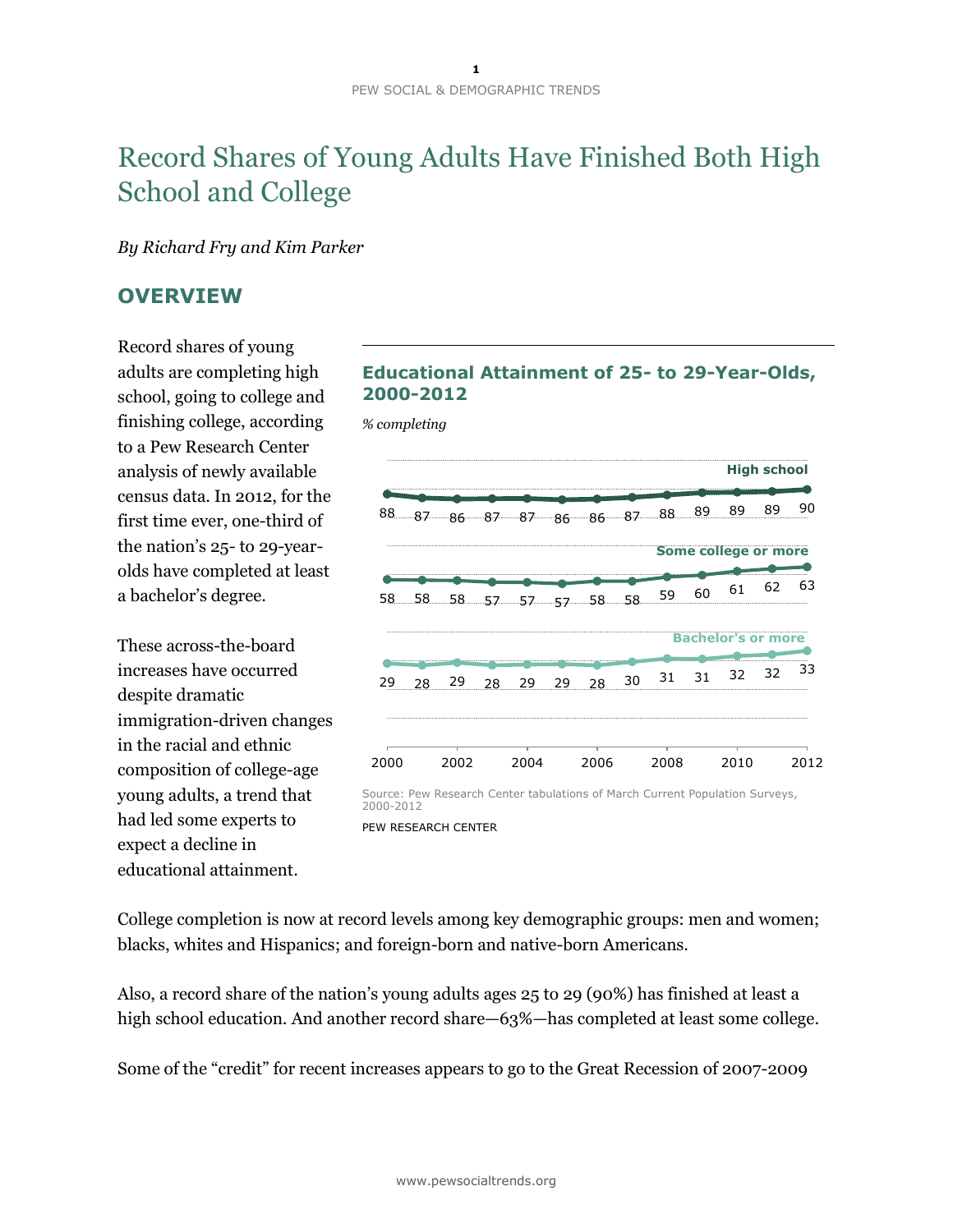and the sluggish jobs recovery since. With young adults facing sharply diminished labor market opportunities, their rate of high school and college completion has been rising slowly but steadily since 2007, after having been stagnant during better economic times earlier in the decade.

Changing public attitudes about the importance of going to college to succeed in an increasingly knowledge-based labor market may also have played a role. In 1978, the public was evenly divided over whether a college education was necessary to get ahead in life. Roughly 30 years later, a lopsided majority firmly endorsed the necessity of a college degree. In a 2009 Pew Research Center survey, 73% of American adults agreed that, in order to get ahead in life these days, it is necessary to get a college education. Similarly, when the Gallup Organization asked about the importance of college in 2010, 75% of Americans said a college education is "very important." In 1978, only 36% said the same.

The nation's college-age population is becoming more racially and ethnically diverse – today some 44% of 18- to 25-year-olds are non-white, up from 17% in 1971. Historically, Hispanic and black youths have trailed white and Asian youths in educational attainment. That remains the case, but rates for all four groups are rising at a similar pace.

The trends on college attainment are not all positive, however. The recent increases in the U.S. come at a time when other advanced economies are registering similar or greater gains, leading experts and college presidents to question whether the U.S. has been losing its competitive position as the global leader in higher education. In 2011 the Pew Research Center conducted a [survey](http://www.pewsocialtrends.org/2011/05/15/is-college-worth-it/) of more than 1,000 college presidents nationwide. Among those college presidents surveyed, only 19% said the U.S. system of higher education is currently the best in the world, and just 7% said they believe it will be the best in the world 10 years from now. A plurality of presidents (51%) described the U.S. system as one of the best in the world.

That same survey also found that college presidents are concerned about the quality, preparedness and study habits of today's college students. Overall, 52% of presidents say college students today study less than their predecessors did a decade ago; just 7% say they study more.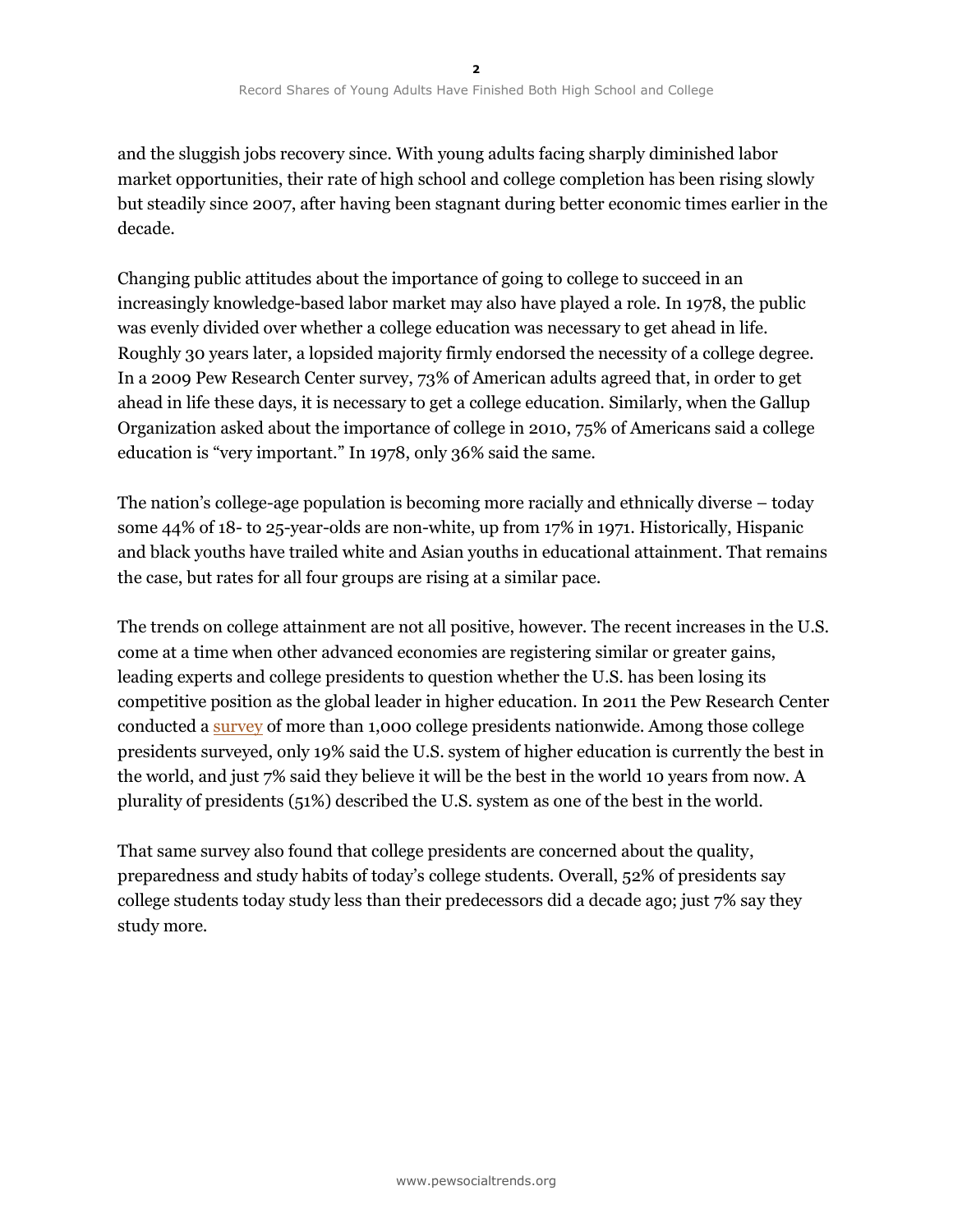### **About the Report**

Estimates of educational attainment in this report are based on the March Current Population Survey (CPS). The specific files used in this report are from March 1971 to March 2012. Conducted jointly by the U.S. Census Bureau and the Bureau of Labor Statistics, the CPS is a monthly survey of approximately 75,000 households (in March) and is the source of the nation's official statistics on unemployment. With the exception of an important change in the educational attainment question in 1992, the Census Bureau has consistently collected educational attainment data in the CPS since 1947. The Census Bureau's long-standing historical series on educational attainment are based on the March CPS [\(http://www.census.gov/hhes/socdemo/education/data/cps/historical/index.html\)](http://www.census.gov/hhes/socdemo/education/data/cps/historical/index.html).

The CPS is nationally representative of the civilian non-institutionalized population, and therefore does not include people living in institutions or Armed Forces personnel (except those living with their families). Exclusion of the military does not materially alter the estimates because it is a relatively small proportion of the population. Exclusion of the institutionalized population does not bias overall estimates of educational attainment. But the exclusion of the institutionalized population does affect estimates for specific demographic groups, in particular black males (Heckman and LaFontaine, 2007).

The CPS microdata used in this report are the Integrated Public Use Microdata Series (IPUMS) provided by the University of Minnesota. The IPUMS assigns uniform codes, to the extent possible, to data collected in the CPS over the years. More information about the IPUMS, including variable definition and sampling error, is available at [http://cps.ipums.org/cps/documentation.shtml.](http://cps.ipums.org/cps/documentation.shtml)

This report was written by Richard Fry and Kim Parker, senior economist and associate director, respectively, of Pew Research Center's Social and Demographic Trends project. Paul Taylor, executive vice president of Pew Research Center and director of Pew Social and Demographic Trends project, provided editorial guidance. Research assistant Seth Motel provided assistance with preparing charts and formatting the report. The report was numberchecked by research assistant Seth Motel. The report was copy-edited by communications associate Molly Rohal.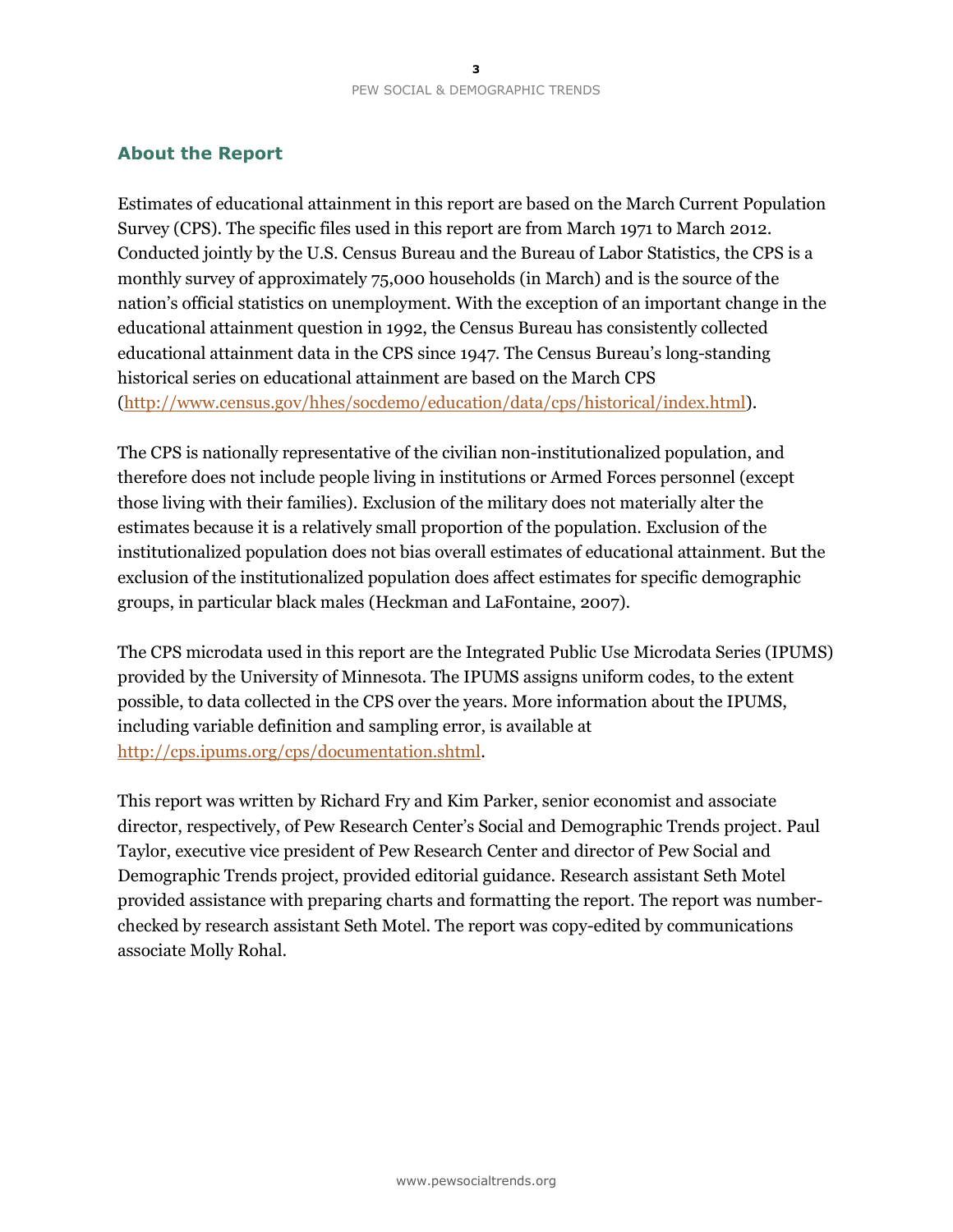# **Notes on Terminology**

**College completion**: College completion refers to those who have completed at least a bachelor's degree or four-year college degree. Prior to 1992 it refers to those who have completed at least four years of college.

**Some college completion**: Persons finishing some college have finished at least some college education, including those completing associate degrees and bachelor's degrees. Prior to 1992 the person must have completed at least one year of college. Since 1992 those completing any college at all are designated as finishing some college.

**High school completion**: A high school completer refers to those who have at least obtained a high school diploma or its equivalent (such as a General Educational Development (GED) certificate). Prior to 1992 it refers to those who have completed at least four years of high school.

**Race/Ethnicity**: Hispanics are of any race. Whites, blacks and Asians include only non-Hispanics. In order to have a consistent series on Asian educational attainment, Asian refers to those of Asian or Pacific Islander origin.

**Nativity**: Native born refers to persons who are U.S. citizens at birth. Foreign born or immigrant refers to those who are not U.S. citizens at birth.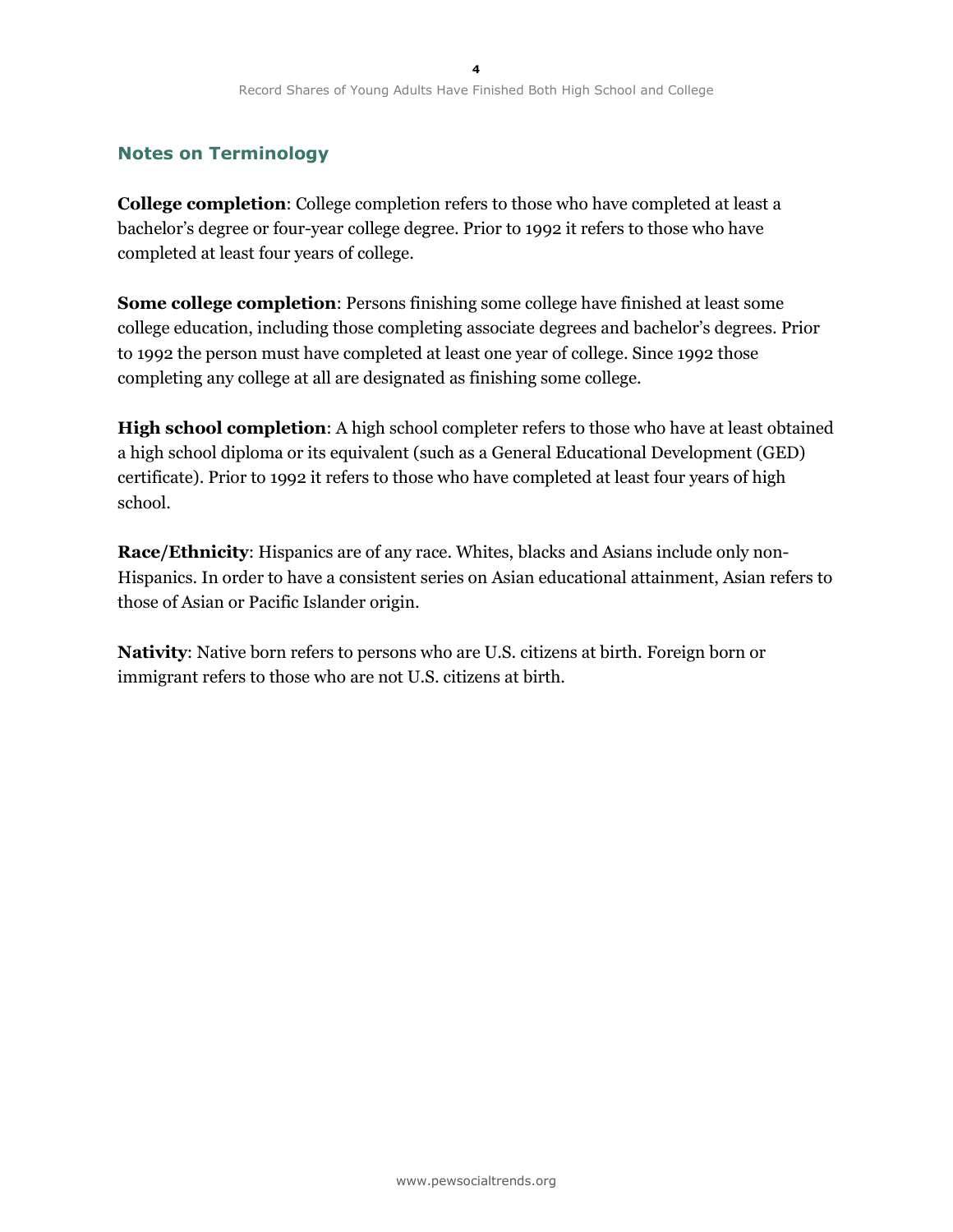# **SECTION 1: OVERALL EDUCATIONAL ATTAINMENT**

Using the criteria of high school and college completion, U.S. adults are better educated than ever before. In 2012, 31% of all adults ages 25 and older have completed at least a bachelor's degree, up from 30% in 2011. In 1971 only 12% of adults ages 25 and older had completed at least a four-year college degree.

In 2012 57% of adults ages 25 and older had finished at least some college education (including those finishing a bachelor's or associate degree as well as those completing college credits but not a degree). This matched the level attained in 2011. In 1971 only 22% of adults had finished at least some college. The rising share of adults with some

# **Educational Attainment of the Population Ages 25 and Older, 1971-2012**



Notes: Completing high school includes those who attained a degree by equivalence (e.g., GED) as well as those obtaining a high school diploma. The educational attainment question was changed in 1992. Before 1992, persons completing at least four years of high school are considered to have completed high school, persons completing at least one year of college are considered to have completed some college, and persons completing at least four years of college are considered to have completed at least a four-year college degree.

Source: Pew Research Center tabulations of March Current Population Surveys, 1971-2012

PEW RESEARCH CENTER

college education is reflective, at least in part, of the development of mass higher education in the U.S.

A high school education is becoming increasingly universal. In 2012, 88% of adults ages 25 and older had at least completed high school, matching the 2011 level and far surpassing the 57% of adults who had at least finished high school in 1971.

Changes in educational attainment among the overall population are linked to a number of demographic factors – some working at cross purposes. Over time, older, less educated cohorts have died off. This has tended to boost the overall attainment of the remaining population. At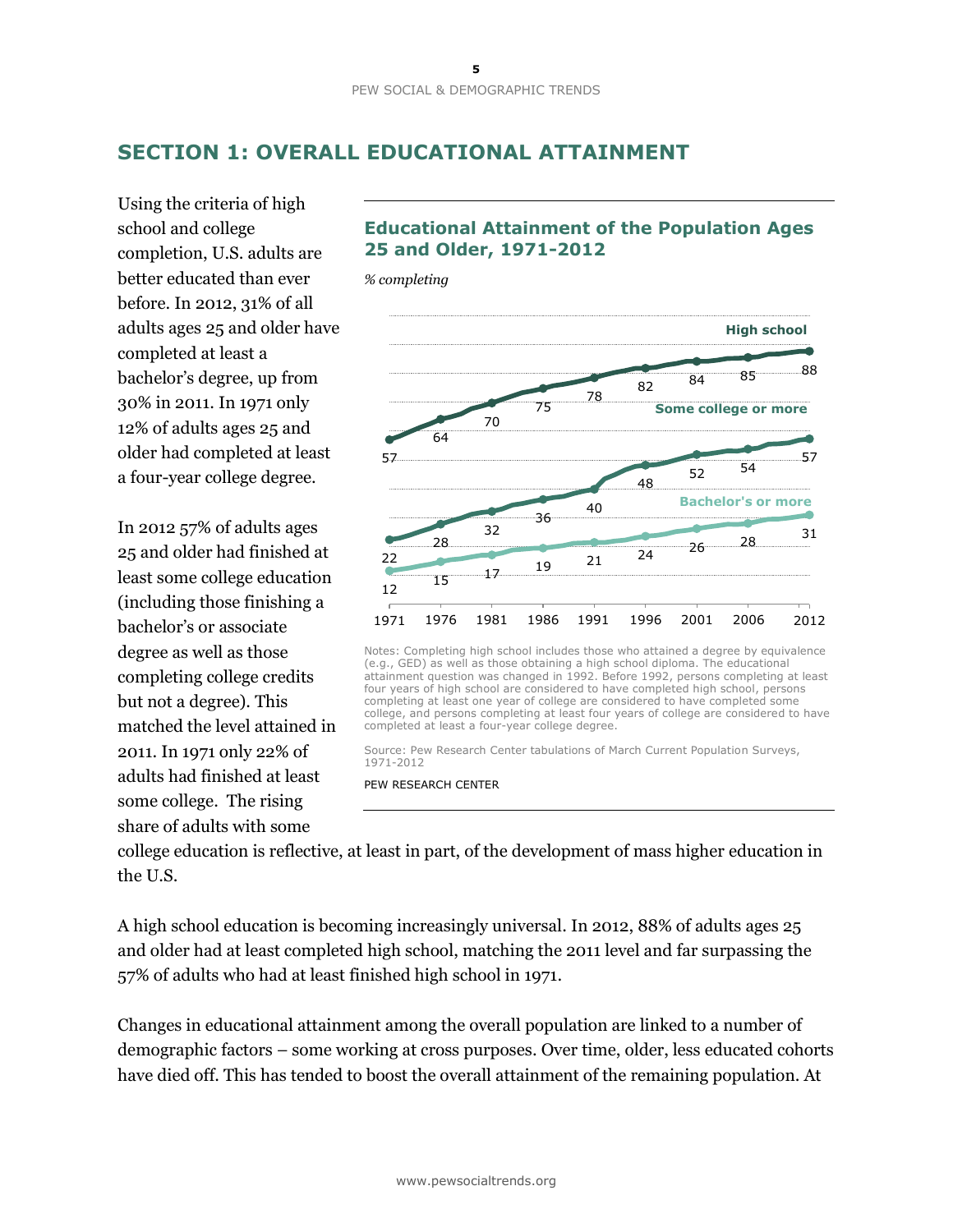the same time, the influx of new immigrants has changed the demographic makeup of the population. In the latter part of the 20th century, immigrants have tended not to be better educated than the native population (except perhaps at the highest levels of educational attainment) and thus have not contributed to the overall rise in educational attainment (Betts and Lofstrom, 2000; Little and Triest, 2001). In the last few years, however, newly arrived immigrants to the United States have tended to be better educated than the native population, partly reflecting the growing importance of immigrants from Asia in the immigration flow. More than 40% of recently arrived immigrants to the U.S. ages 25 to 64 have completed at least a bachelor's degree ([Pew Research Center, 2012\)](http://www.pewsocialtrends.org/2012/06/19/the-rise-of-asian-americans/).

A common way to adjust for the changing age structure of the population is to focus on the educational attainment of a narrow age group. The remainder of this report follows U.S. Census Bureau practice and focuses on the educational attainment of 25- to 29-year-olds. While these young adults have not necessarily completed their education, they do serve as a recent indicator of the levels of U.S. educational attainment.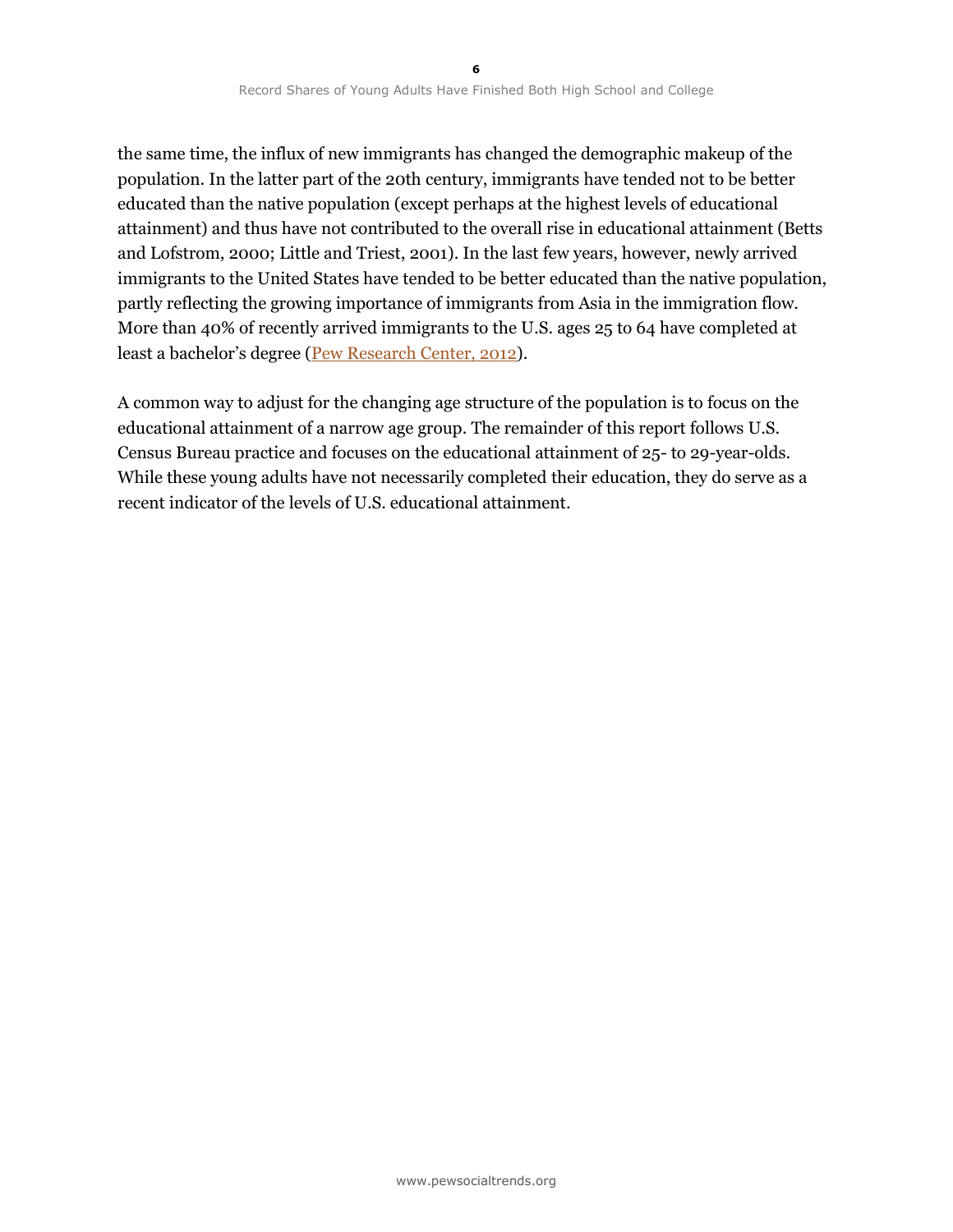# **SECTION 2: BACHELOR'S DEGREE COMPLETION AMONG YOUNG ADULTS**

Completion of four-year college degrees is up sharply in the past five years among the nation's young adults. In 2012 a record one-third of adults ages 25 to 29 have attained at least a bachelor's degree. As recently as 2006 fewer than 30% of 25- to 29 year-olds had finished at least a bachelor's degree.

Record levels of bachelor's degree attainment in 2012 are apparent for most basic demographic groups.

### **Share of 25- to 29-Year-Olds Completing Four-Year College Degrees, 1971-2012**



Note: The educational attainment question was changed in 1992. Before 1992, persons completing at least four years of college are considered to have completed at least a four-year college degree.

Source: Pew Research Center tabulations of March Current Population Surveys, 1971-2012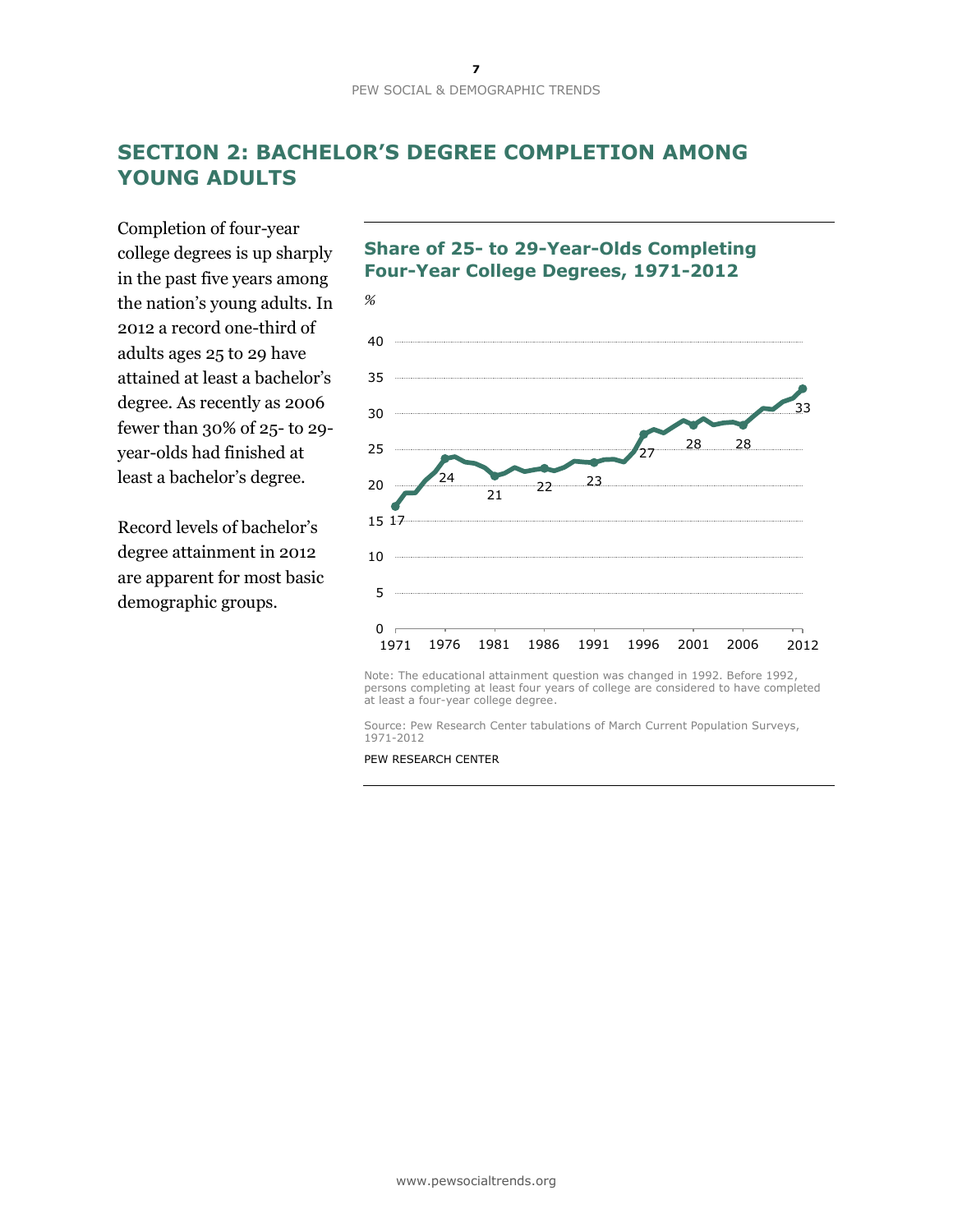### **The Public's Views on the Importance of Higher Education**

These trends in educational attainment reflect the growing importance the American public places on a college education. In a July 2009 Pew Research Center survey, 73% of adults agreed with the following statement: In order to get ahead in life these days, it's necessary to get a college education. When CBS News and The New York Times asked the same question in 1978, only 49% of adults agreed.

A December 2009 survey by the Public Agenda Foundation asked more specifically about the link between a college degree and career success. A narrow majority (55%) said a college education is necessary to be successful in today's work world, while 43% said there are many ways to succeed in today's work world without a college education. Ten years earlier,

### **In Order to Get Ahead in Life These Days, It's Necessary to Get a College Degree**



the balance of opinion had been much different. In 1999, only 31% of adults said a college education is necessary to succeed in the work world, while 67% said there are many ways to succeed without a college degree.

Other survey questions reveal a similar evolution of opinion. In June 2010, the Gallup Organization asked how important a college education is today. Fully three-quarters of adults said a college education is "very important." When Gallup asked the same question in 1978, only 36% said a college education was very important.

In spite of these trends, the public remains of two minds about the value of college. On the one hand, strong majorities say a college education is important. On the other hand, many question the value of college given the rising costs. In a [March 2011 Pew Research survey,](http://www.pewsocialtrends.org/2011/05/15/is-college-worth-it/) 57% of adults said the higher education system in the U.S. fails to provide students with good value for the money they and their families spend.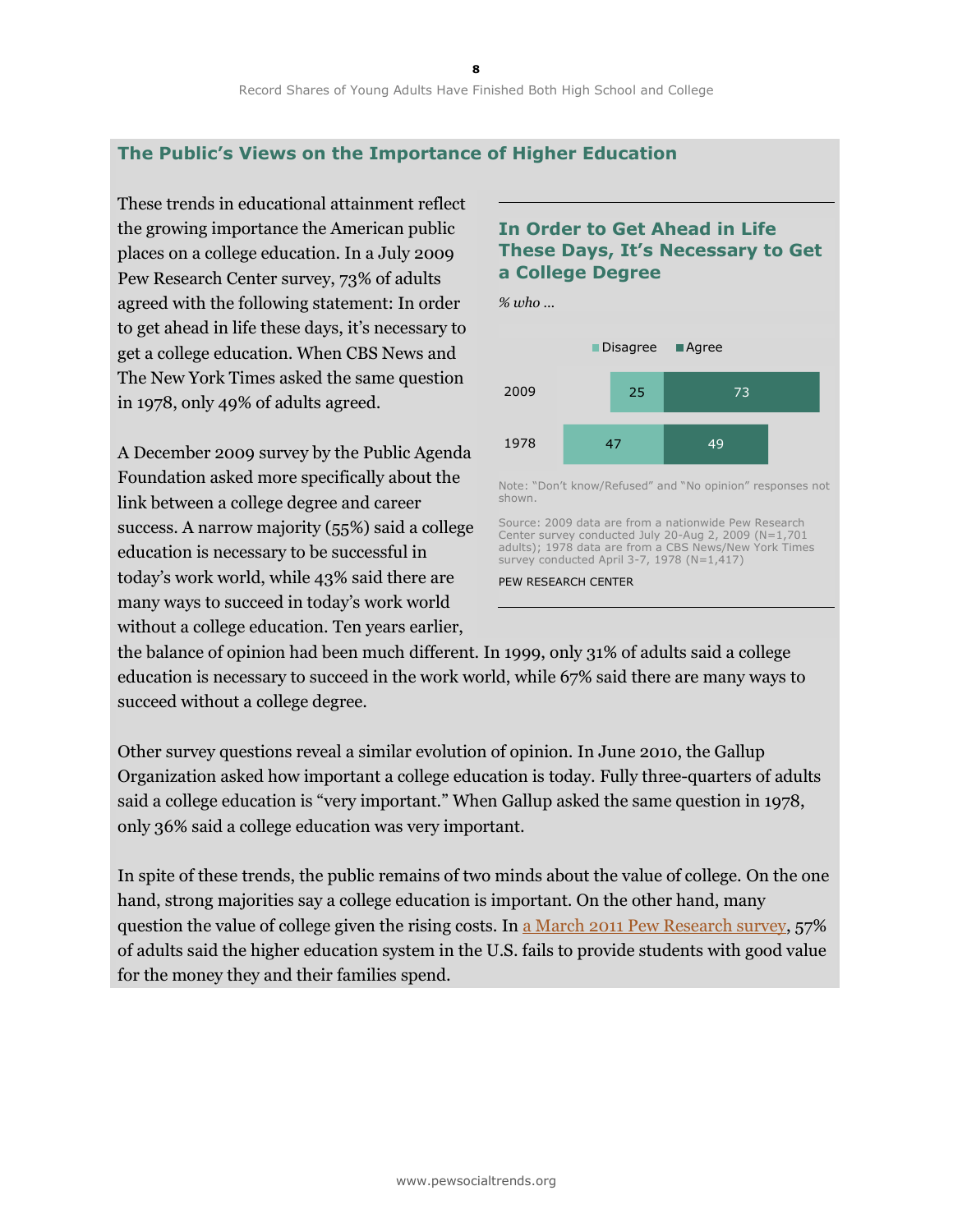# **By Gender**

In 2012, record levels of both young men and young women had finished college. The widely observed stagnation in male attainment (Dynarski, 2007) has at least temporarily receded as 30% of men ages 25 to 29 had finished college in 2012. In 2011 28% of men in this age group had finished at least a bachelor's degree, the same level of male attainment recorded in 1976.<sup>1</sup>

By contrast, women's educational levels have grown steadily over the past 40 years and by 2012 reached their highest level at 37% completing at least a bachelor's degree.

 $\overline{a}$ 

# **College Completion at a Record Level Among Men and Women**

*% of 25- to 29-year-olds*



Note: The educational attainment question was changed in 1992. Before 1992, persons completing at least four years of college are considered to have completed at least a four-year college degree.

Source: Pew Research Center tabulations of March Current Population Surveys, 1971-2012

 $1$  Several factors may be responsible for the prior peak in collegiate attainment reached among men in 1976. Male college enrollment and attainment may have reflected the desire to avoid the Vietnam War military conscription. In addition, the perception that the labor market returns to a college education were declining may have depressed male college enrollments during the 1970s (Card and Lemieux, 2001).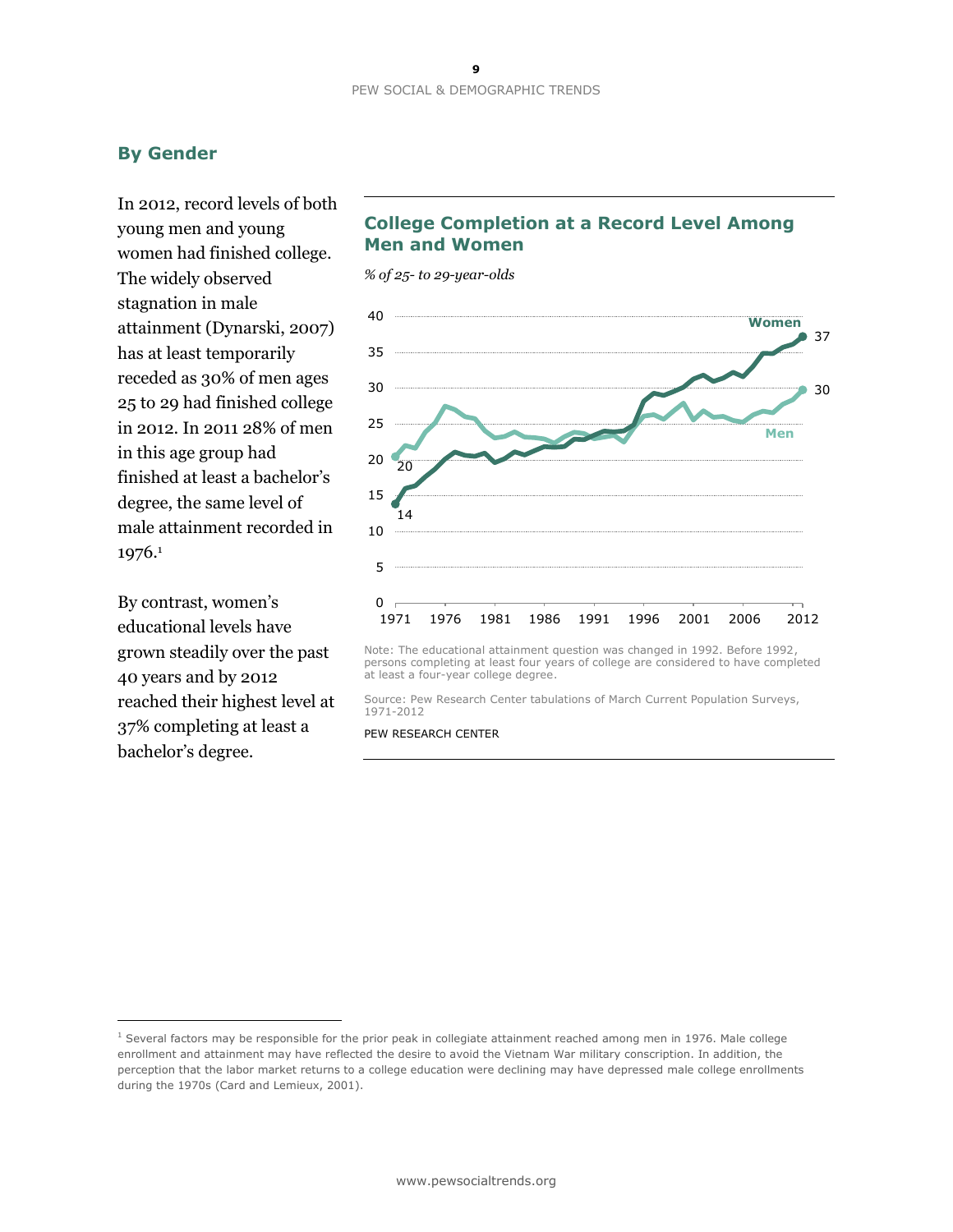# **By Race and Ethnicity**

College attainment reached a record level in 2012 among most of the major racial and ethnic groups in the U.S. Among whites ages 25 to 29, 40% had completed at least a bachelor's degree in 2012, up from 39% in 2011 and 20% in 1971. Blacks and Hispanics were much less likely than whites to have finished at least a bachelor's degree in 2012, but their levels of college attainment also reached unprecedented levels. In 2012 23% of blacks ages 25 to 29 had completed at least a bachelor's degree, an increase from 20% in 2011. Bachelor's degree attainment among young Hispanics increased to 15% in 2012, up from 13% in 2011. College completion

# **College Completion at a Record Level Among Whites, Blacks and Hispanics**



Source: Pew Research Center tabulations of March Current Population Surveys, 1971-2012

#### PEW RESEARCH CENTER

among Asians ages 25 to 29 remained far above other groups in 2012 (60%), but this level was below the level observed among Asians in 2004 (61%).

Rising college completion rates within racial and ethnic groups of young adults suggest that changing demographics in the U.S. are not inhibiting an overall increase in educational attainment. Some scholars have surmised that the increasing share of minorities among the young adult population would result in a "plateau in educational attainment." This projection raised doubts about the ability of the country to further increase educational attainment in the face of growing minority populations (Kodrzycki, 2002; Ellwood, 2002; Gordon, 2012).

Blacks and Hispanics, on average, have lower levels of college attainment. The Hispanic population, in particular, is a growing share of the population. In March 1988 more than three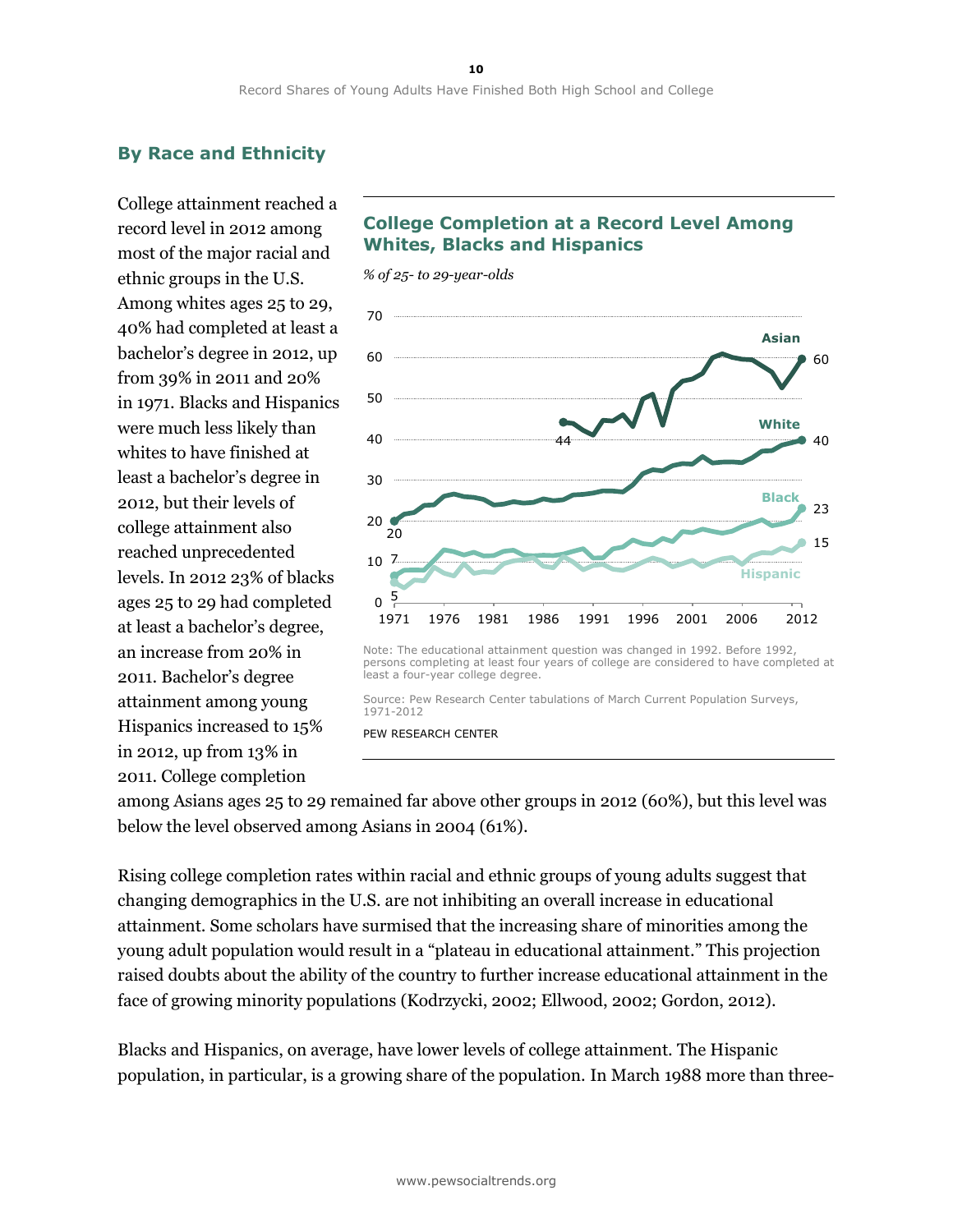quarters of adults ages 25 to 29 were white or Asian. By March 2012 the share of adults ages 25 to 29 that was white or Asian was less than two-thirds. Absent increases in educational attainment within racial and ethnic groups, this "demographic headwind" would be expected to dampen further increases in educational attainment. But the envisioned plateau or decline in the overall attainment of the nation's young adults has not materialized in part because collegiate attainment has increased among black and Hispanic young adults.

### **By Nativity**

Trends in bachelor's degree attainment by nativity are available back to 1994. Among native-born 25- to 29-year-olds, collegiate attainment reached a record high in 2012 (35%). Among immigrant young adults, a record 28% have at least finished a bachelor's degree in 2012, eclipsing the prior high of 27% observed in 2009. Some of the increase in the educational attainment of foreign-born 25- to 29-year-olds may reflect changes in the source countries of recent immigrants to the United States. Immigrants from Asia have recently eclipsed Hispanic immigrants as the largest source of new

### **Bachelor's Degree Completion at a Record Level Among Native-born and Foreign-born Young Adults**

*% of 25- to 29-year-olds*



PEW RESEARCH CENTER

immigrants to the United States [\(Pew Research Center, 2012\)](http://www.pewsocialtrends.org/2012/06/19/the-rise-of-asian-americans/).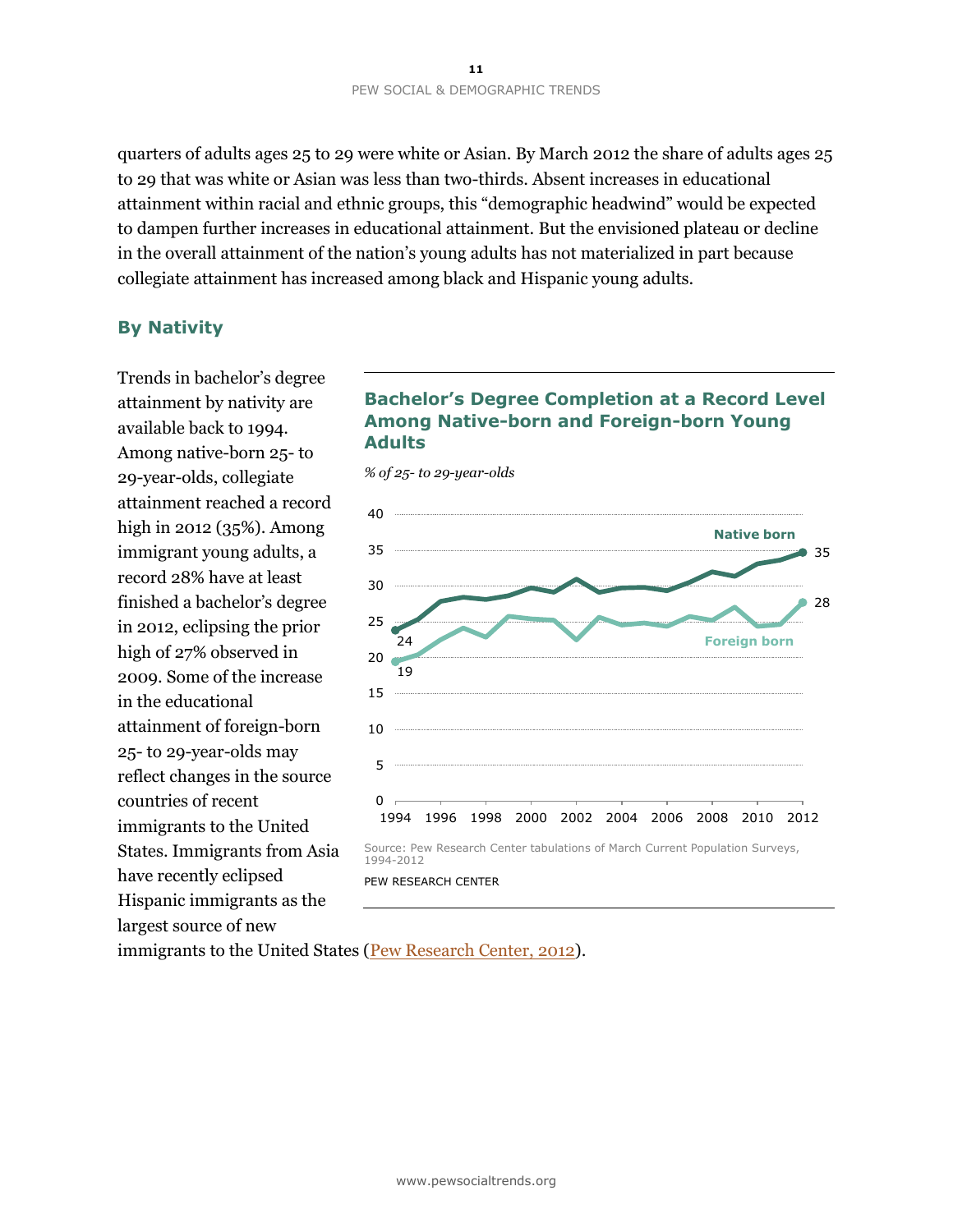# **SECTION 3: HIGH SCHOOL COMPLETION AMONG YOUNG ADULTS**

Increases in high school completion have been quite modest. Nonetheless, high school completion among young adults is at its highest level ever in 2012 at 90%, up from 89% in 2011. Gains in high school completion have been incremental, however, as the share of adults ages 25 to 29 completing high school had reached 86% as early as 1979.<sup>2</sup>

As the accompanying table shows, noteworthy changes in high school attainment include:

- Male high school completion reached its highest level on record in 2012 (88%).<sup>3</sup>
- Three-quarters of Hispanics ages 25 to 29 had completed at least a high school education in 2012, and Hispanic high school attainment significantly increased over the previous record of 71% in 2011.
- 2012 marks the first time 76% of foreignborn young adults

 $\overline{a}$ 





Notes: Completing high school includes those who attained a degree by equivalence (e.g., GED) as well as those obtaining a high school diploma. The educational attainment question was changed in 1992. Before 1992, persons completing at least four years of high school are considered to have completed high school.

Source: Pew Research Center tabulations of March Current Population Surveys, 1971-2012

<sup>&</sup>lt;sup>2</sup> The trend in high school completion presented counts GED recipients as high school completers. This inclusion may be of consequence. Studies that attempt to measure the high school graduation rate, counting only those who receive a high school diploma as "graduates," find that high school graduation rates have either stagnated or fallen over time (Heckman and LaFontaine, 2007).

<sup>&</sup>lt;sup>3</sup> Trends in male high school completion are noteworthy because much of the moribund performance of the U.S. in secondary education is attributed to male outcomes. For example, "Notably, the stagnation of the overall U.S. high school graduation rate among post-1950 birth cohorts is similarly driven by declines among males" (Acemoglu and Autor, 2012). The male high school completion rate had either been at 87% or less between 1977 and 2011.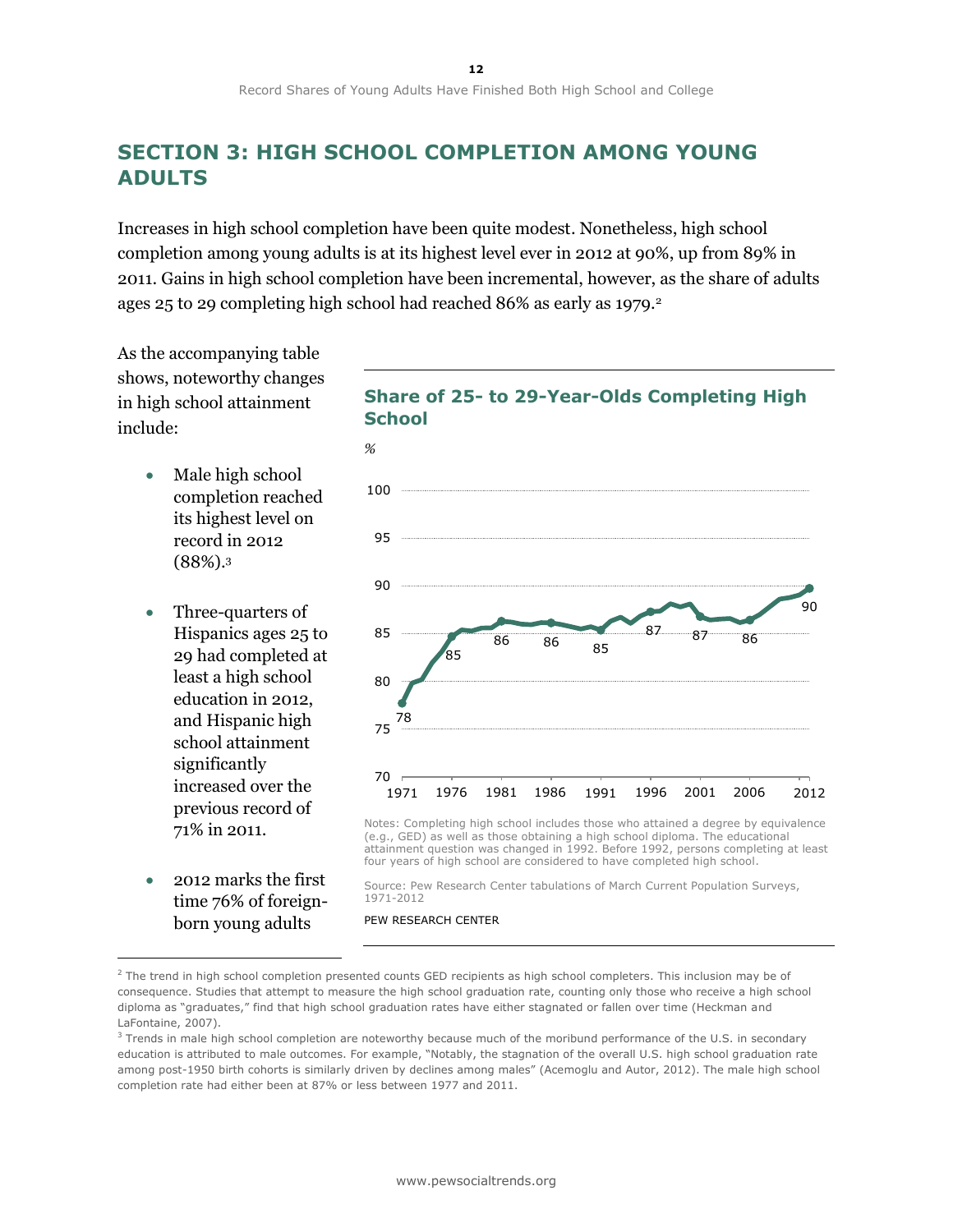have completed at least a high school education. Immigrant high school attainment in 2012 was significantly above the prior record (71%) reached in 2011.

### **High School Completion among 25- to 29-Year-Olds, 1971-2012**

%

|              |     | Gender |               | Race/Ethnicity |              |                 |            | Nativity              |                        |
|--------------|-----|--------|---------------|----------------|--------------|-----------------|------------|-----------------------|------------------------|
| Year         | All | Male   | <b>Female</b> | White          | <b>Black</b> | <b>Hispanic</b> | Asian      | <b>Native</b><br>born | <b>Foreign</b><br>born |
| 2012         | 90  | 88     | 91            | 95             | 89           | 75              | 96         | 93                    | 76                     |
| 2011         | 89  | 87     | 91            | 94             | 88           | 71              | 95         | 93                    | 71                     |
| 2010         | 89  | 87     | 90            | 95             | 90           | 69              | 94         | 93                    | 69                     |
| 2009         | 89  | 87     | 90            | 95             | 89           | 69              | 95         | 92                    | 70                     |
| 2008         | 88  | 86     | 90            | 94             | 88           | 68              | 96         | 92                    | 70                     |
| 2007         | 87  | 85     | 89            | 93             | 88           | 65              | 97         | 92                    | 67                     |
| 2006         | 86  | 84     | 88            | 93             | 86           | 63              | 96         | 91                    | 67                     |
| 2005         | 86  | 85     | 87            | 93             | 87           | 63              | 96         | 91                    | 66                     |
| 2004         | 87  | 85     | 88            | 93             | 89           | 62              | 96         | 92                    | 66                     |
| 2003         | 87  | 85     | 88            | 94             | 88           | 62              | 96         | 91                    | 67                     |
| 2002         | 86  | 85     | 88            | 93             | 88           | 62              | 95         | 91                    | 66                     |
| 2001         | 87  | 85     | 88            | 94             | 87           | 62              | 95         | 91                    | 67                     |
| 2000         | 88  | 87     | 89            | 94             | 87           | 63              | 94         | 92                    | 68                     |
| 1999         | 88  | 86     | 89            | 93             | 89           | 62              | 93         | 91                    | 69                     |
| 1998         | 88  | 87     | 90            | 94             | 88           | 63              | 90         | 92                    | 68                     |
| 1997         | 87  | 86     | 89            | 93             | 87           | 62              | 91         | 91                    | 66                     |
| 1996         | 87  | 86     | 88            | 93             | 86           | 61              | 90         | 91                    | 65                     |
| 1995         | 87  | 86     | 87            | 92             | 87           | 57              | 91         | 91                    | 62                     |
| 1994         | 86  | 85     | 88            | 91             | 84           | 60              | 92         | 89                    | 64                     |
| 1993         | 87  | 86     | 87            | 92             | 83           | 61              | 94         | $- - -$               | $- - -$                |
| 1992         | 86  | 86     | 87            | 91             | 81           | 61              | 96         | ---                   | ---                    |
| 1991         | 85  | 85     | 86            | 90             | 82           | 57              | 91         | $---$<br>$---$        | ---                    |
| 1990         | 86  | 84     | 87            | 90             | 82<br>82     | 58<br>61        | 90         |                       | ---                    |
| 1989         | 85  | 84     | 87            | 89             |              |                 | 87         | ---                   | ---                    |
| 1988         | 86  | 84     | 87            | 90             | 81           | 62              | 89         | $---$                 | ---                    |
| 1987         | 86  | 85     | 86            | 90             | 84           | 60              | $- - -$    |                       | ---                    |
| 1986         | 86  | 86     | 86            | 90             | 83           | 59              | $---$      | $---$                 | ---                    |
| 1985         | 86  | 86     | 86            | 90             | 81           | 61              | ---        | ---                   | ---                    |
| 1984         | 86  | 86     | 86            | 90             | 79           | 59              | $---$      | ---                   | ---                    |
| 1983         | 86  | 86     | 86            | 90             | 80           | 58              | $ -$       | $ -$                  | $---$                  |
| 1982         | 86  | 86     | 86            | 89             | 81           | 61              | $---$      | $- - -$<br>$- - -$    | ---                    |
| 1981         | 86  | 87     | 86            | 90             | 78           | 60<br>59        | ---<br>--- | $- - -$               | ---<br>---             |
| 1980         | 86  | 86     | 86            | 90             | 77<br>75     | 57              | ---        |                       | ---                    |
| 1979<br>1978 | 86  | 86     | 85            | 90             |              |                 | ---        | $---$                 | ---                    |
|              | 85  | 86     | 85            | 89             | 77<br>74     | 57              | ---        |                       | ---                    |
| 1977         | 85  | 87     | 84            | 89             |              | 58              |            |                       |                        |
| 1976         | 85  | 86     | 83            | 88             | 74           | 58              |            |                       | ---                    |
| 1975         | 83  | 85     | 82            | 87             | 71           | 53              | ---        |                       | ---                    |
| 1974         | 82  | 83     | 81            | 86             | 68           | 54              | $---$      |                       | ---                    |
| 1973         | 80  | 81     | 80            | 86             | 64           | 52              | ---        |                       | ---                    |
| 1972         | 80  | 81     | 79            | 85             | 63           | 48              | ---        | $---$                 | ---                    |
| 1971         | 78  | 79     | 76            | 83             | 58           | 48              | $---$      | $---$                 | ---                    |

Notes: Completing high school includes those who attained a degree by equivalence (e.g., GED) as well as those obtaining a high school diploma. The educational attainment question was changed in 1992. Before 1992, persons completing at least four years<br>of high school are considered to have completed high school. "---" indicates data not available.

Source: Pew Research Center tabulations of March Current Population Surveys, 1971-2012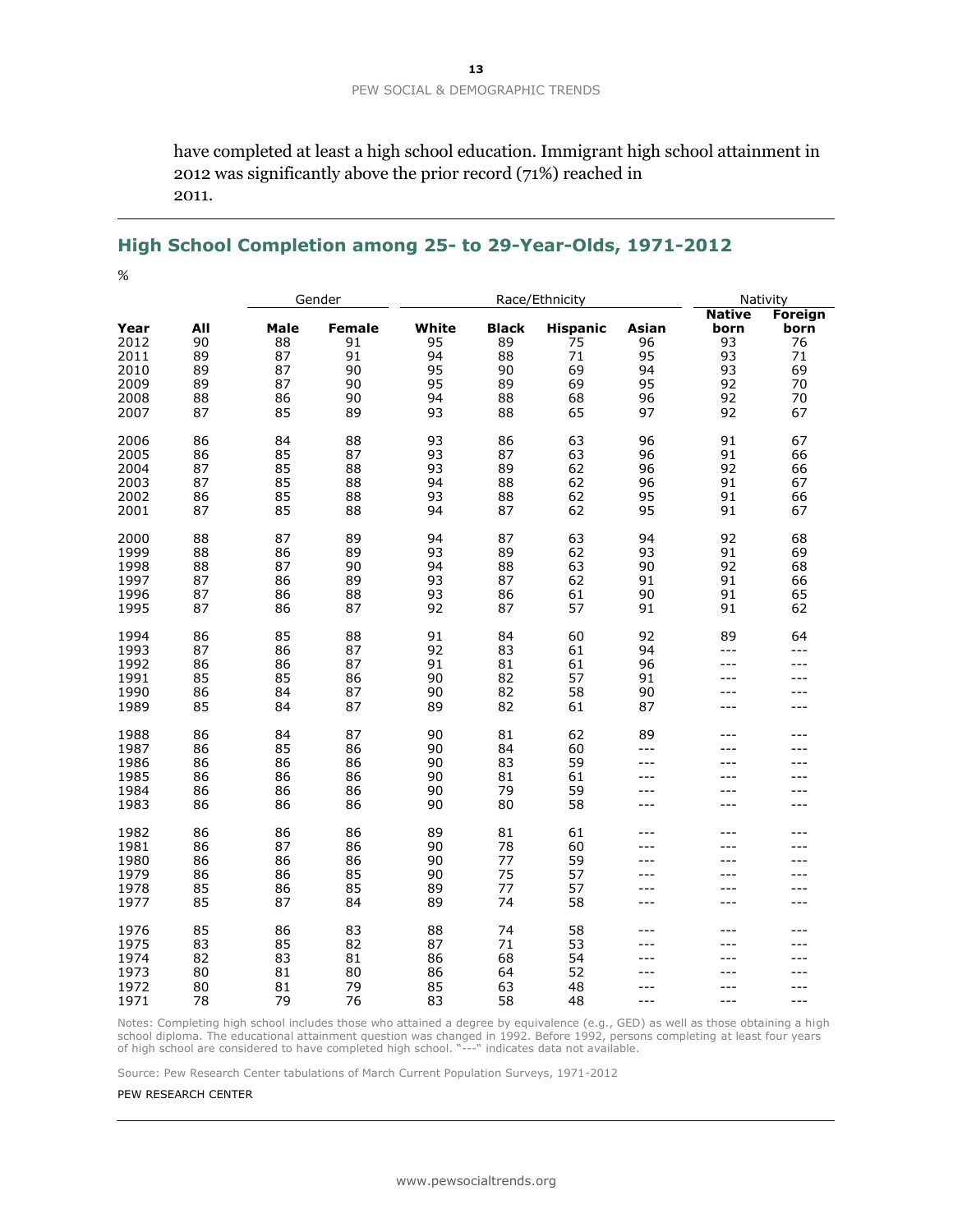# **SECTION 4: ATTAINMENT OF SOME COLLEGE EDUCATION**

**Least Some College**

Finally, there has been a recent surge in the share of young adults who have completed at least some college education. In 2012 a record 63% of adults ages 25 to 29 have finished at least some college. As recently as 2008, fewer than 60% of young adults had been to college. In 1971 a little more than a third of young adults had some college education. Since a record 42% share of 18- to 24-year-olds was enrolled in college in 2011 [\(Fry and Lopez, 2012\)](http://www.pewhispanic.org/2012/08/20/hispanic-student-enrollments-reach-new-highs-in-2011/), one might expect that the attainment of at least some college education will continue to rise over the near term.

Record levels of attainment of at least some college education are being driven by:



**Share of 25- to 29-Year-Olds Completing at** 



Source: Pew Research Center tabulations of March Current Population Surveys, 1971-2012

- In 2012 58% of men ages 25 to 29 had completed at least some college, up from the prior record level of 57% in 2011.
- In 2012 record shares of black and Hispanic adults ages 25 to 29 had completed at least some college education. Among young blacks 59% had at least completed some college education, up substantially from the prior record level (55%) observed in 2010 and 2011. For the first time in 2012 more than 40% of young Hispanics have completed at least some college education.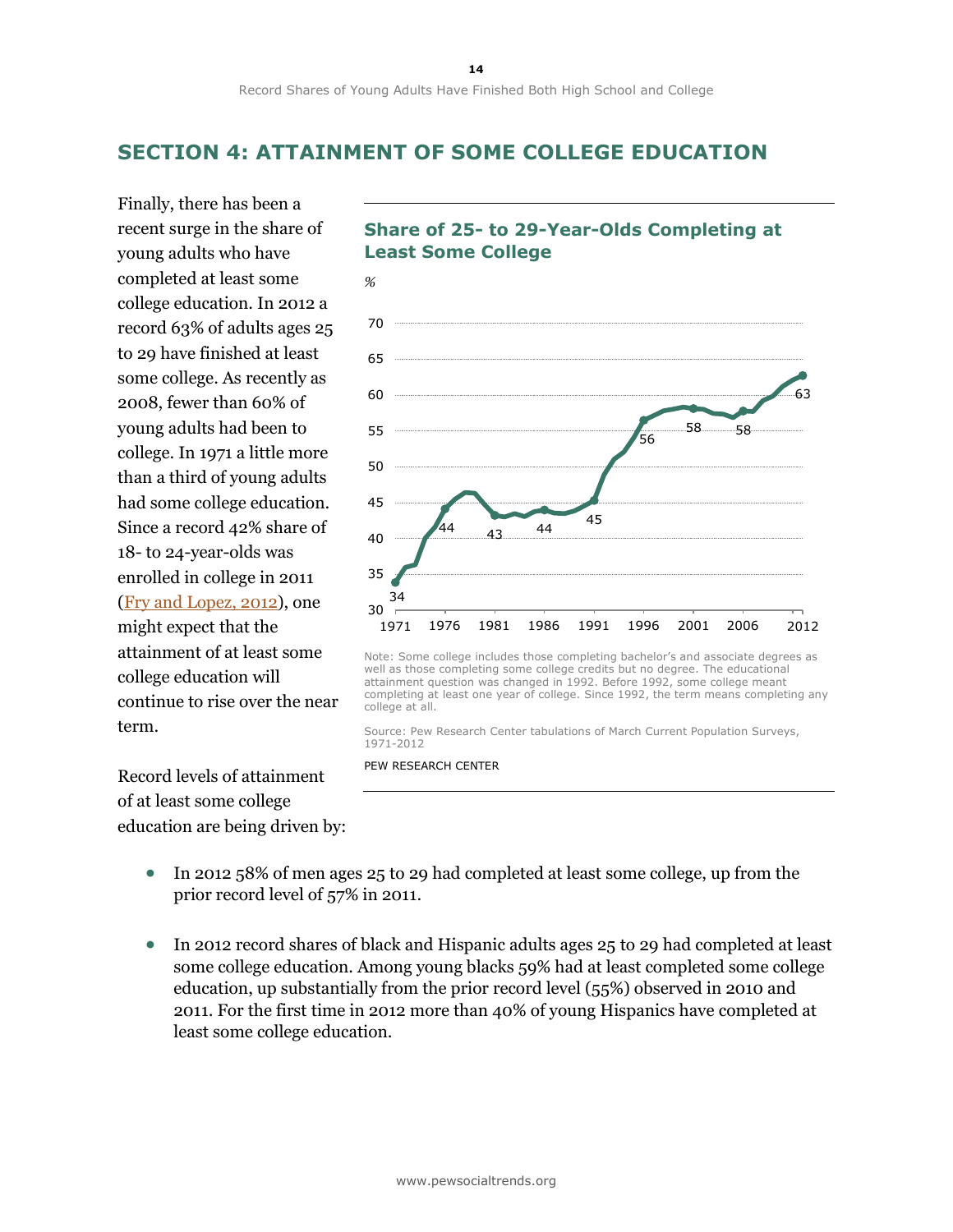Completion of some college education among young immigrant adults reached its highest level on record in 2012 (47%).

### **Some College Completion Among 25- to 29-Year-Olds, 1971-2012**

|                                                      |                                         | Gender                                   |                                                   | Race/Ethnicity                            |                                                  |                                                     |                                           | Nativity                                                  |                                                     |
|------------------------------------------------------|-----------------------------------------|------------------------------------------|---------------------------------------------------|-------------------------------------------|--------------------------------------------------|-----------------------------------------------------|-------------------------------------------|-----------------------------------------------------------|-----------------------------------------------------|
| Year<br>2012<br>2011<br>2010<br>2009<br>2008<br>2007 | All<br>63<br>62<br>61<br>60<br>59<br>58 | Male<br>58<br>57<br>56<br>55<br>54<br>53 | <b>Female</b><br>68<br>68<br>67<br>65<br>65<br>63 | White<br>69<br>70<br>69<br>68<br>67<br>66 | <b>Black</b><br>59<br>55<br>55<br>53<br>51<br>50 | <b>Hispanic</b><br>41<br>39<br>37<br>34<br>36<br>34 | Asian<br>81<br>80<br>76<br>79<br>80<br>80 | <b>Native</b><br>born<br>66<br>66<br>65<br>63<br>63<br>61 | Foreign<br>born<br>47<br>44<br>42<br>44<br>43<br>42 |
| 2006<br>2005<br>2004<br>2003<br>2002<br>2001         | 58<br>57<br>57<br>57<br>58<br>58        | 53<br>52<br>53<br>54<br>54<br>54         | 62<br>61<br>61<br>61<br>62<br>63                  | 66<br>65<br>65<br>66<br>66<br>66          | 50<br>49<br>52<br>51<br>54<br>51                 | 32<br>33<br>32<br>31<br>31<br>32                    | 81<br>80<br>83<br>80<br>80<br>81          | 62<br>61<br>62<br>61<br>62<br>61                          | 41<br>41<br>40<br>42<br>41<br>44                    |
| 2000<br>1999<br>1998<br>1997<br>1996<br>1995         | 58<br>58<br>58<br>57<br>56<br>54        | 55<br>55<br>55<br>55<br>55<br>52         | 61<br>61<br>61<br>59<br>58<br>56                  | 64<br>64<br>64<br>63<br>62<br>60          | 52<br>51<br>50<br>47<br>48<br>45                 | 33<br>31<br>32<br>33<br>31<br>29                    | 78<br>79<br>70<br>74<br>75<br>76          | 61<br>60<br>61<br>60<br>59<br>56                          | 44<br>45<br>42<br>42<br>43<br>39                    |
| 1994<br>1993<br>1992<br>1991<br>1990<br>1989         | 52<br>51<br>49<br>45<br>45<br>44        | 50<br>50<br>48<br>44<br>44<br>44         | 54<br>53<br>50<br>46<br>45<br>44                  | 57<br>56<br>54<br>50<br>49<br>47          | 42<br>40<br>36<br>35<br>36<br>35                 | 31<br>30<br>29<br>24<br>23<br>27                    | 71<br>69<br>73<br>65<br>63<br>60          | 54<br>---<br>---                                          | 39<br>$- - -$<br>---<br>$---$<br>$---$<br>$---$     |
| 1988<br>1987<br>1986<br>1985<br>1984<br>1983         | 43<br>44<br>44<br>44<br>43<br>43        | 43<br>43<br>44<br>44<br>44<br>45         | 43<br>44<br>44<br>43<br>43<br>42                  | 47<br>47<br>47<br>47<br>46<br>47          | 33<br>36<br>36<br>35<br>33<br>33                 | 28<br>27<br>25<br>27<br>27<br>25                    | 68<br>$-$<br>$- - -$<br>---<br>---<br>--- | ---<br>$---$<br>$- - -$<br>---                            | $---$<br>---<br>---<br>$---$<br>$---$<br>$---$      |
| 1982<br>1981<br>1980<br>1979<br>1978<br>1977         | 43<br>43<br>45<br>46<br>46<br>45        | 44<br>46<br>48<br>50<br>51<br>50         | 42<br>41<br>42<br>43<br>42<br>41                  | 46<br>47<br>49<br>50<br>50<br>49          | 37<br>33<br>33<br>31<br>35<br>31                 | 24<br>24<br>24<br>25<br>25<br>24                    | ---<br>---<br>---<br>---                  | $---$<br>$---$<br>---                                     | $---$<br>$---$<br>$---$<br>$---$<br>---<br>$---$    |
| 1976<br>1975<br>1974<br>1973<br>1972<br>1971         | 44<br>42<br>40<br>36<br>36<br>34        | 50<br>47<br>45<br>41<br>41<br>39         | 38<br>36<br>36<br>31<br>31<br>29                  | 48<br>45<br>44<br>41<br>40<br>38          | 28<br>28<br>24<br>22<br>21<br>18                 | 21<br>22<br>21<br>17<br>15<br>15                    | ---<br>---<br>---<br>$- - -$<br>---       |                                                           | $---$<br>---<br>---<br>---<br>$---$                 |

Note: Some college includes those completing bachelor's and associate degrees as well as those completing some college credits but no degree. The educational attainment question was changed in 1992. Before 1992, some college meant completing at least one year of college. Since 1992, the term means completing any college at all. "---" indicates data not available.

Source: Pew Research Center tabulations of March Current Population Surveys, 1971-2012

#### PEW RESEARCH CENTER

*%*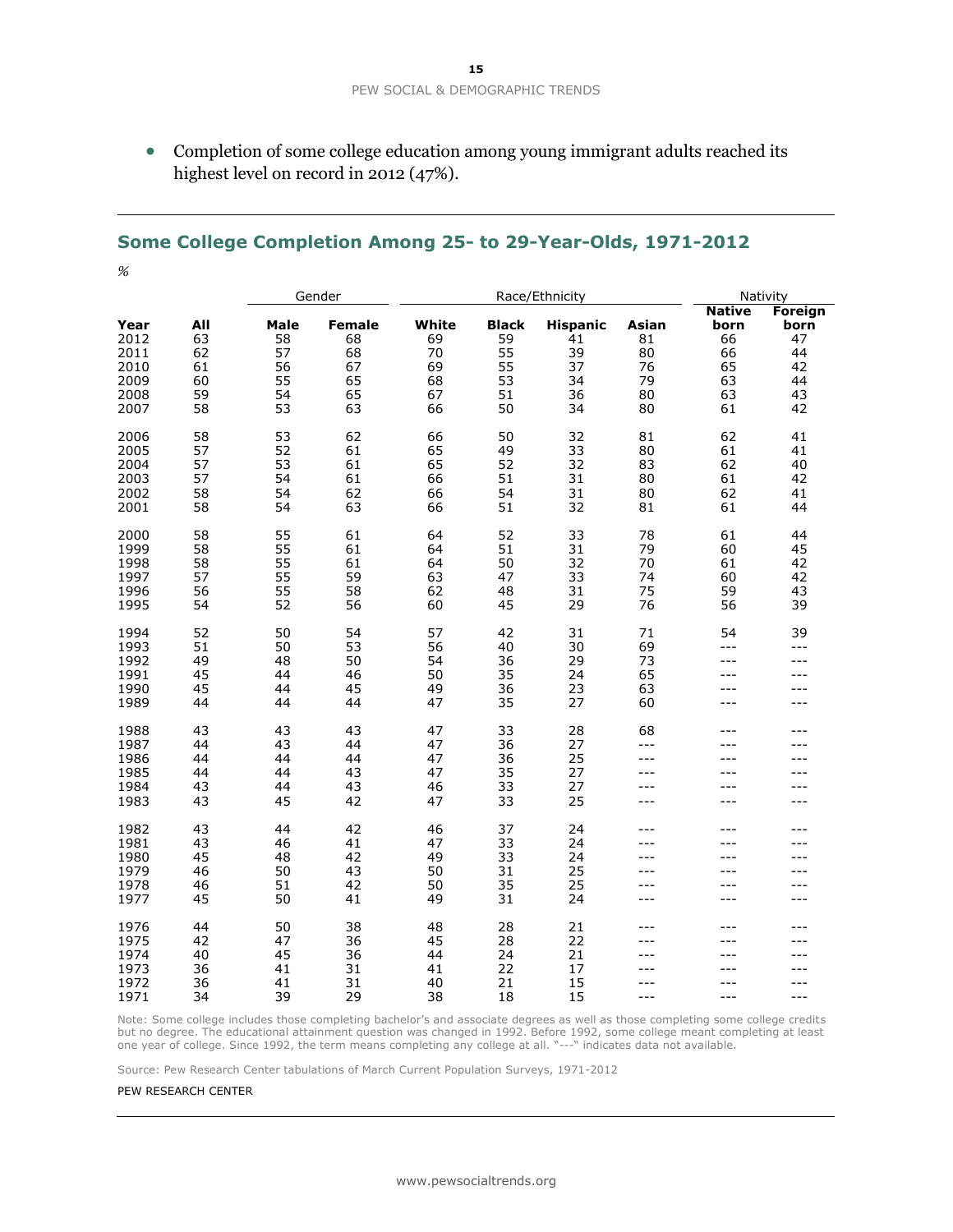# **SECTION 5: THE REVERSING OF THE "EDUCATION REVERSAL"**

In terms of both high school completion and bachelor's degree completion, today's young adults are outpacing earlier generations of young adults. Educational attainment has continued to increase, although the gains are not as large as they were in the first half of the 20th century (Goldin and Katz, 2008). In recent years, some analysts have argued that educational gains among young adults had actually stalled, resulting in an "education reversal," i.e., that older Americans are more educated than younger Americans (Evans and Breznau, 2010).

As evidence for the "education reversal," scholars pointed to data from 2007 and compared the educational attainment of adults across age groups. As the table below shows, in 2007 29.9% of adults ages 45 to 64 had finished at least a bachelor's degree. In comparison, 29.6% of 25- to 29-year-olds had finished at least a bachelor's degree. A similar "education reversal" was apparent in 2007 in regard to high school attainment; 88.1% of the older age group had finished high school compared with 87% of young adults.

The 2012 data suggest that recent developments have reversed the "education reversal." Young adults are better educated than they were in 2007. In 2012 33.5% of young adults had at least attained a bachelor's degree in comparison with 30.9% of 45- to 64-year-olds. Similar gains in high school attainment have occurred since 2007. So the "education reversal" that arose in the first decade of the 2000s has vanished or been reversed by recent improvements in the educational attainment of young adults.

Trends in educational attainment cannot be properly ascertained by point-in-time comparisons of educational attainment across different age groups. To judge how well the U.S. education system is performing it does not make sense to compare older Americans to younger Americans. The basic problem is that the education levels of any particular age group change as they age. Trends in educational attainment are better gauged by comparing older Americans when they were the same age as younger Americans to today's younger Americans. Effectively, one should follow over time the education levels of a similarly aged group of Americans, which is precisely what was done in sections 2 and 3 of this report in tracing out the education levels of 25- to 29-year-olds.

In 2007 29.9% of adults ages 45 to 64 had at least finished a bachelor's degree. But that does not mean that roughly 30% of these older Americans had finished college back when they were 25 to 29 years of age. What has happened to this age group as it aged from 25-29 to 45-64? Ignoring momentarily educational change, there have been demographic changes. Some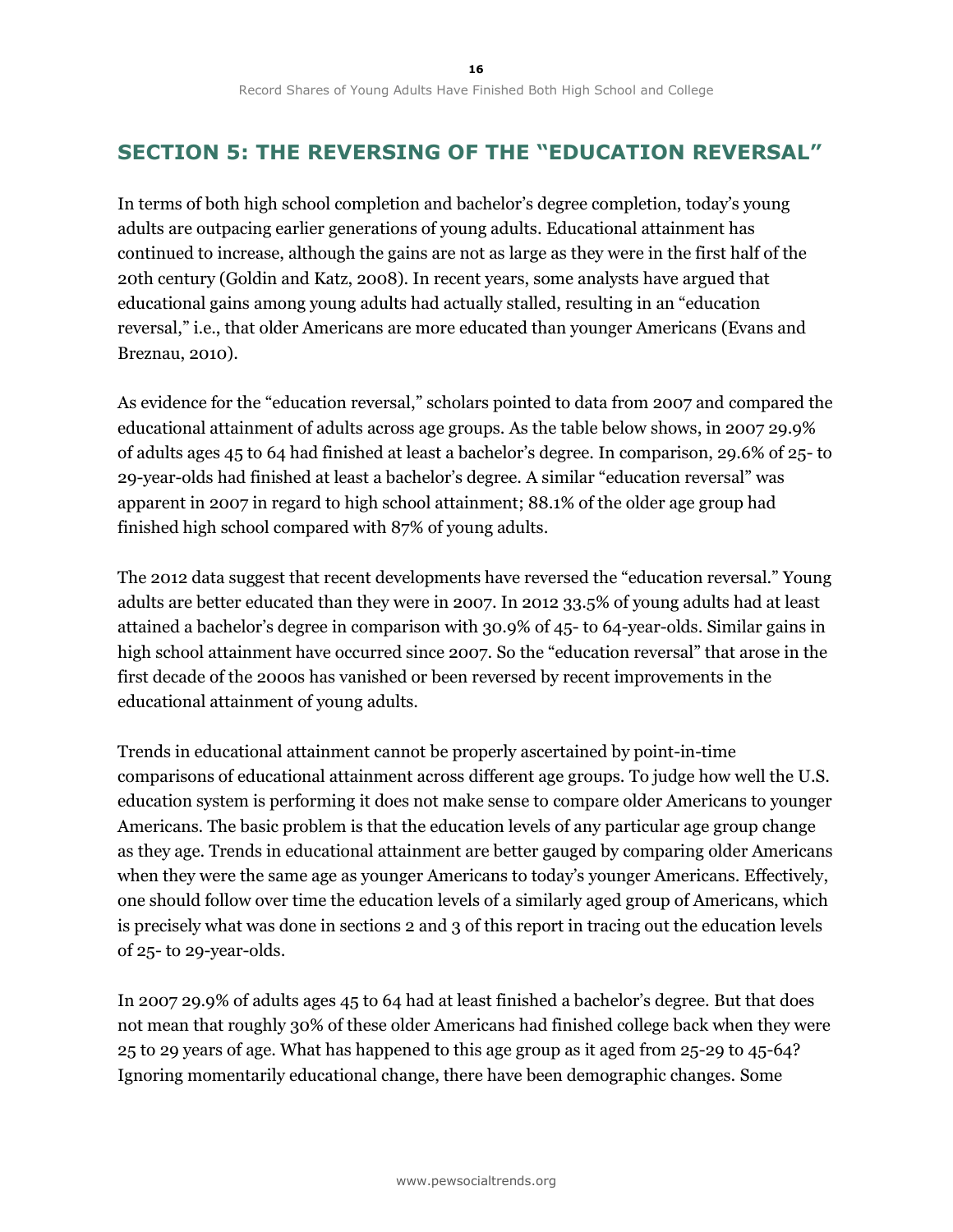of the 25- to 29-year-olds from earlier decades have died, and those that have died tended to be less educated. In addition, as the 25- to 29-year-olds age their ranks are changed by arriving immigrants, and the new immigrants likely have a different education profile than the native population. Finally, in addition to demographic change, there is also educational change in that educational attainment tends to increase as a group ages. Although we often assume that most formal education is completed by age 30, this is not always a safe assumption. "Educational attainment has

ceased to be fixed in early adulthood, especially among members of ethnic and racial minorities" (Day and Bauman, 2000).

As others have concluded (Day and Bauman, 2000), trends in educational attainment are better gauged

### **Educational Attainment of Selected Age Groups, 2000-2012**

*%*

### **Share Completing High School Education**

|      |           |       |       |       | <b>Difference:</b><br><b>25-29 minus</b> |
|------|-----------|-------|-------|-------|------------------------------------------|
| Year | $25 - 29$ | 30-34 | 35-44 | 45-64 | 45-64                                    |
| 2012 | 89.7      | 88.8  | 89.0  | 89.5  | 0.3                                      |
| 2011 | 89.0      | 89.0  | 89.1  | 89.5  | $-0.4$                                   |
| 2010 | 88.8      | 88.0  | 88.3  | 89.6  | $-0.8$                                   |
| 2009 | 88.6      | 87.9  | 88.4  | 89.0  | $-0.4$                                   |
| 2008 | 87.8      | 88.5  | 88.6  | 89.0  | $-1.2$                                   |
| 2007 | 87.0      | 87.3  | 88.2  | 88.1  | $-1.1$                                   |
| 2006 | 86.4      | 87.6  | 88.1  | 88.0  | $-1.6$                                   |
| 2005 | 86.2      | 87.3  | 88.4  | 88.0  | $-1.8$                                   |
| 2004 | 86.6      | 87.5  | 88.0  | 88.3  | $-1.8$                                   |
| 2003 | 86.5      | 87.6  | 88.0  | 87.5  | $-1.0$                                   |
| 2002 | 86.4      | 87.3  | 88.4  | 86.9  | $-0.5$                                   |
| 2001 | 86.8      | 88.0  | 88.4  | 86.6  | 0.2                                      |
| 2000 | 88.1      | 88.2  | 88.6  | 86.1  | 2.0                                      |
|      |           |       |       |       |                                          |

#### **Share Completing a Bachelor's Degree or More**

|      |           |       |           |       | Difference:<br><b>25-29 minus</b> |
|------|-----------|-------|-----------|-------|-----------------------------------|
| Year | $25 - 29$ | 30-34 | $35 - 44$ | 45-64 | 45-64                             |
| 2012 | 33.5      | 34.8  | 34.7      | 30.9  | 2.6                               |
| 2011 | 32.2      | 33.9  | 34.2      | 30.8  | 1.4                               |
| 2010 | 31.7      | 34.1  | 33.1      | 30.5  | 1.2                               |
| 2009 | 30.6      | 33.8  | 32.9      | 30.2  | 0.4                               |
| 2008 | 30.8      | 34.0  | 33.1      | 30.2  | 0.5                               |
| 2007 | 29.6      | 32.6  | 32.6      | 29.9  | $-0.3$                            |
| 2006 | 28.4      | 31.5  | 31.1      | 29.3  | $-0.9$                            |
| 2005 | 28.8      | 32.0  | 29.9      | 29.1  | $-0.3$                            |
| 2004 | 28.7      | 31.6  | 29.5      | 29.6  | $-0.9$                            |
| 2003 | 28.4      | 31.5  | 29.4      | 29.1  | $-0.7$                            |
| 2002 | 29.3      | 31.7  | 28.5      | 28.4  | 0.9                               |
| 2001 | 28.4      | 30.8  | 28.2      | 28.0  | 0.5                               |
| 2000 | 29.1      | 29.5  | 27.0      | 27.6  | 1.5                               |
|      |           |       |           |       |                                   |

Notes: Completing high school includes those who attained a degree by equivalence (e.g., GED) as well as those obtaining a high school diploma. "Difference" calculated before rounding.

Source: Pew Research Center tabulations of March Current Population Surveys, 2000-2012

PEW RESEARCH CENTER

by examining the education of older Americans and younger Americans when they were the same age, not older Americans and younger Americans at the same point in calendar time.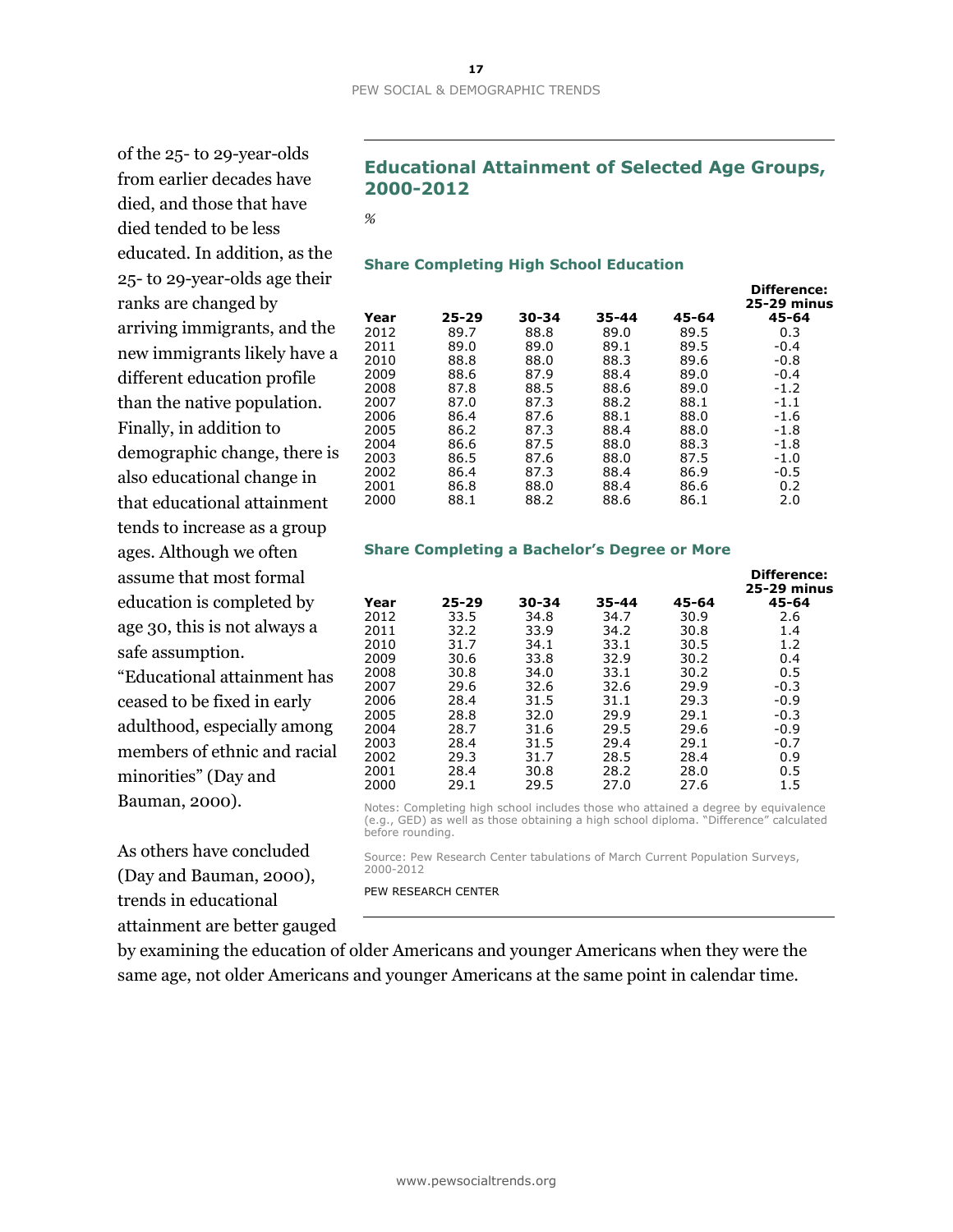### **REFERENCES**

- Acemoglu, Daron, and David Autor. 2012. "What Does Human Capital Do? A Review of Goldin and Katz's *The Race between Education and Technology," Journal of Economic Literature,* June, vol. L, no. 2, pp. 426-463.
- Aud, Susan, William Hussar, Grace Kena, Frank Johnson, and Erin Roth. 2012. National Center for Education Statistics, Institute of Education Sciences. *The Condition of Education 2012*. Washington, DC: U.S. Department of Education, May. <http://nces.ed.gov/pubs2012/2012045.pdf>
- Betts, Julian R., and Magnus Lofstrom. 2000. "The Educational Attainment of Immigrants: Trends and Implications." In *Issues in the Economics of Immigration*, edited by George J. Borjas, 51-116. Chicago: University of Chicago Press.
- Card, David, and Thomas Lemieux. 2001. "Going to College to Avoid the Draft: The Unintended Legacy of the Vietnam War," *American Economic Review*, May, vol. 91, no. 2, pp. 97-102.
- Day, Jennifer Cheeseman, and Kurt J. Bauman. 2000. "Have We Reached the Top? Educational Attainment Projections of the U.S. Population." Population Division Working Paper No. 43. Washington, DC: U.S. Census Bureau, May. <http://www.census.gov/population/www/documentation/twps0043/twps0043.pdf>
- Dynarski, Susan. 2007. "Cradle to College: The Puzzle of Gender Differences in Educational Outcomes." Unpublished, May.
- Ellwood, David. 2002. "How We Got Here." In *Grow Faster Together. Or Grow Slowly Apart. How Will America Work in the 21st Century?* The Aspen Institute Domestic Strategy Group.
- Evans, M.D.R., and Nate Breznau. 2010. "The Emerging Education Reversal in the United States: National and State Level Trends," Unpublished, August. <http://ssrn.com/abstract=1652520>